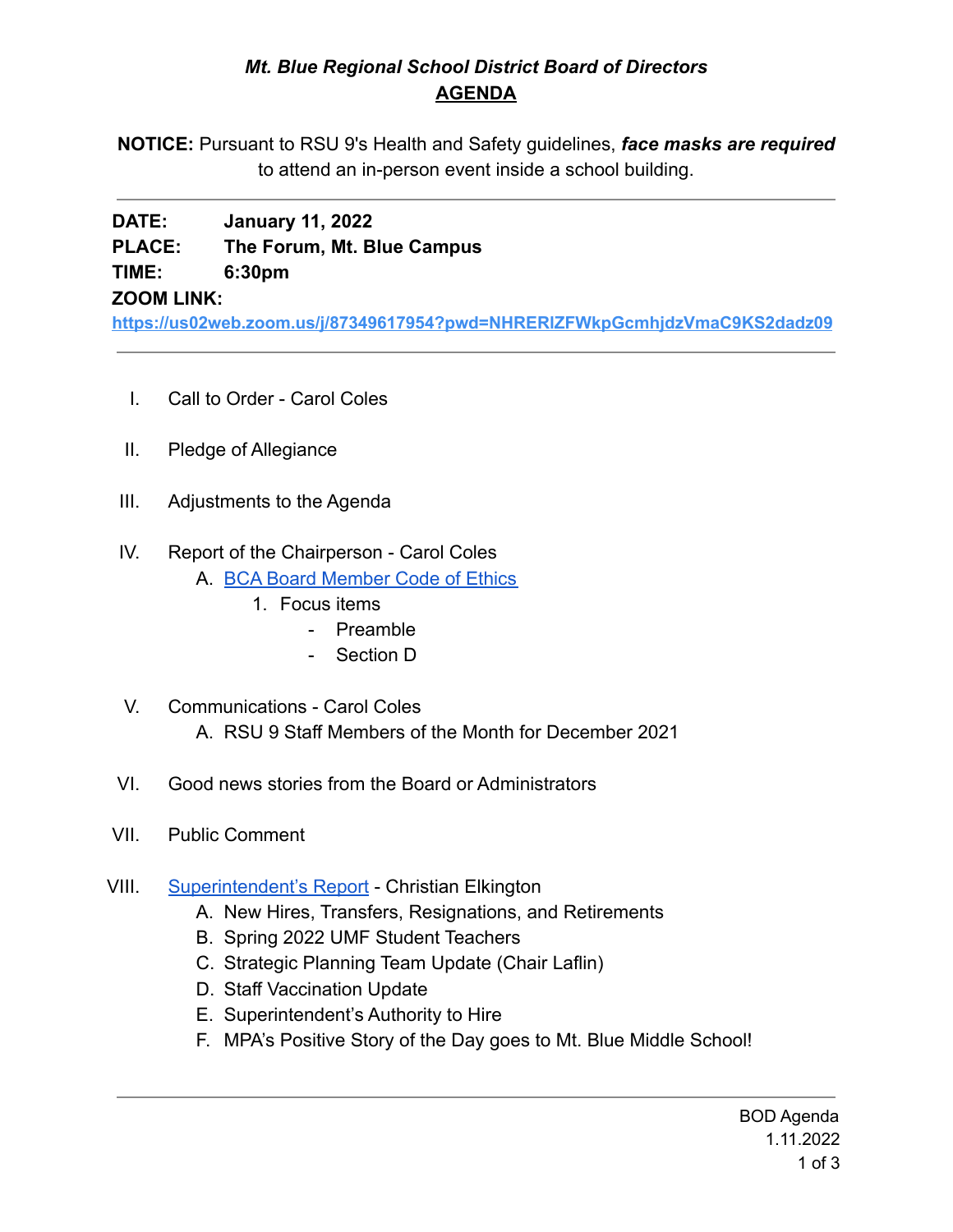## IX. Administrator Reports

- A. **[Adult Education](https://drive.google.com/file/d/1oBIUU1tETRowERCA2CCqV6ff6Aombne2/view?usp=sharing)** Nancy Allen, Director
- B. [Academy Hill and G.D. Cushing Schools](https://drive.google.com/file/d/1TgOtwq94DfRFfhX3HB99XfUBuCmdknPo/view?usp=sharing) Keith Acedo, Principal
- C. [Mt. Blue Middle School](https://drive.google.com/file/d/1lmrbyKT4n63RfuhbGJIhoECpNQ_lLvFz/view?usp=sharing) James Black, Principal
- X. Presentations None
- XI. Consent Agenda
	- A. Minutes from [December 14, 2021](https://drive.google.com/file/d/1puh8BEkHKz-BH4XsA4Wefy-2lMLJXFjB/view?usp=sharing) and [January 4, 2022](https://drive.google.com/file/d/1NtjGgJQteo8DPcpfzbDHmNM8ovp7kzvX/view?usp=sharing)
	- B. Committee Report Outs and Minutes
		- 1. Operations Committee [January 4, 2022](https://drive.google.com/file/d/1sJyZn7rnhvRM0vWqRZY0EpjjTP5AIWB4/view?usp=sharing)
		- 2. Personnel & Finance [January 4, 2022](https://drive.google.com/file/d/1CCbBpw8JYN6yl5MJmJzad9NLVbemKXoR/view?usp=sharing)
		- 3. Educational Policy [January 4, 2022](https://drive.google.com/file/d/1qeUU9ofKfjUH9iwoPo4qoy1BgiV6aFmD/view?usp=sharing)
	- *Motion to approve the consent agenda.*
- XII. New Business
	- A. Superintendent's Authority to Hire
	- *● Motion to allow the Superintendent to continue to hire staff in between board meetings through February 25th as presented in the Superintendent's Report.*
	- B. COVID Reopening Plan Check-In/Questions from the Board Elkington/Columbia
	- C. Morning Meeting w/Legislators and MBC Tour 2/18/2022 Harrison
	- D. Approval of New Hires, Transfers, Resignations, and Retirements
	- *● Motion to approve the new hires, transfers, resignations, and retirements as presented in the Superintendent's Report.*
	- E. Second and Final Reading of Board Policies
		- 1. **[BBAB](https://drive.google.com/file/d/1EZdMpgcETHu45SyMsk95vI9hiNYI6TG1/view?usp=sharing): School Board Self-Evaluation**
		- 2. [Adult Education Graduation Requirements](https://drive.google.com/file/d/1FbE7BcgP5u043uLCjAMXcHhJ-gI8S9Jm/view?usp=sharing)
	- *● Motion to approve the second and final reading of Board Policy BBAB: School Board Self-Evaluation and the Adult Education Graduation Requirements.*
- XIII. Executive Session pursuant to 1 M.R.S.A. § 405(6)(A) Discussion of a Personnel **Matter**